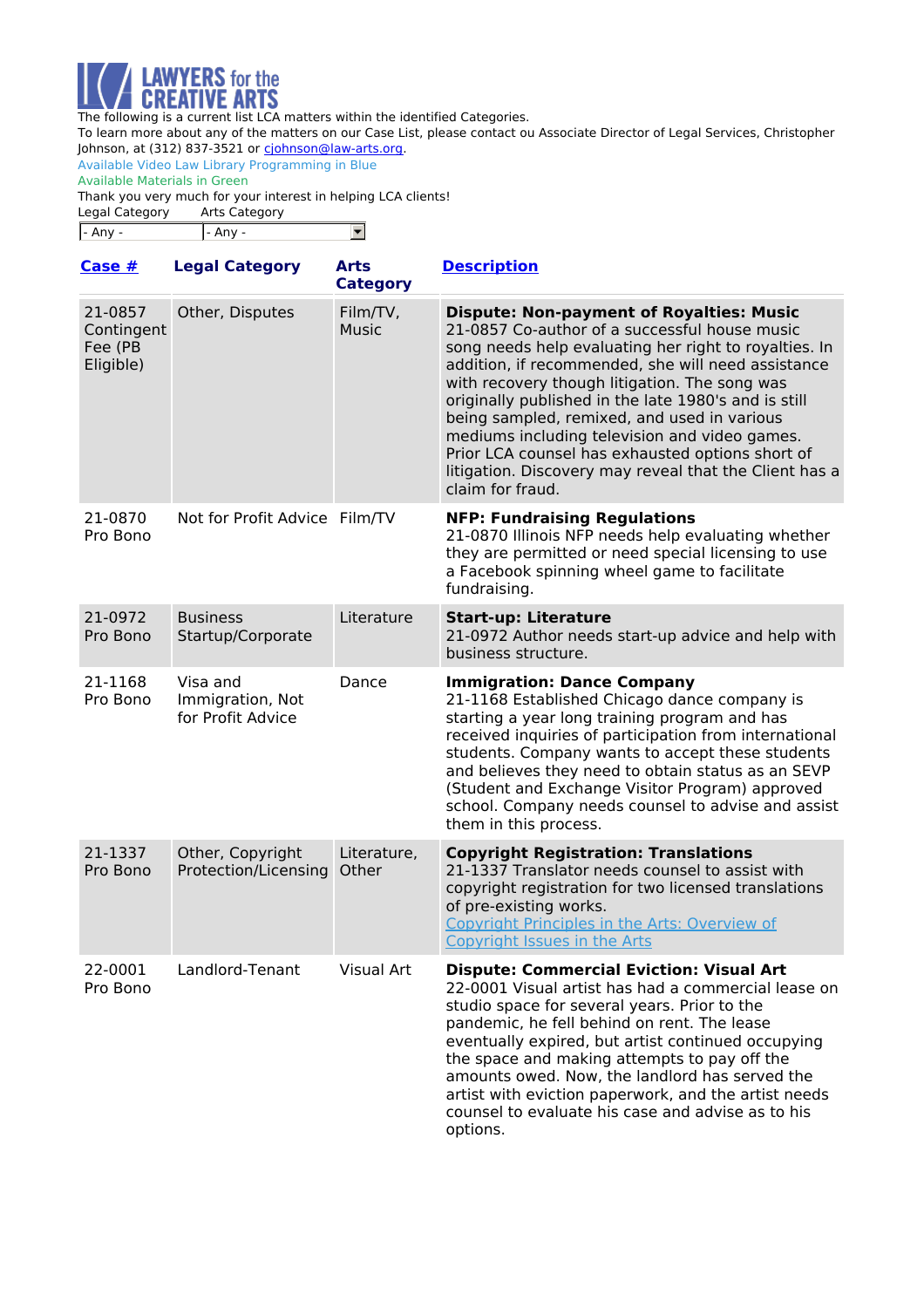| Case $#$            | <b>Legal Category</b>                | <b>Arts</b><br><b>Category</b> | <b>Description</b>                                                                                                                                                                                                                                                                                                                                                                                                                                                                                                                                            |
|---------------------|--------------------------------------|--------------------------------|---------------------------------------------------------------------------------------------------------------------------------------------------------------------------------------------------------------------------------------------------------------------------------------------------------------------------------------------------------------------------------------------------------------------------------------------------------------------------------------------------------------------------------------------------------------|
| 22-0098<br>Pro Bono | Other                                | Literature                     | <b>Dispute: Tax: Comics</b><br>22-0098 Client is a renown comic book artist and<br>author. Her publisher has classified her as an<br>employee, and as a result, there is some confusion<br>as to her filing status with the IRS. Client has not<br>paid taxes in several years. Client needs counsel to<br>evaluate her rights and liabilities.                                                                                                                                                                                                               |
| 22-0156<br>Pro Bono | Other                                | Film/TV                        | <b>Dispute: Dissolution of LLC: Film</b><br>22-0156 Filmmaker client is a member of a film<br>production LLC that was created to produce a film<br>project about football. Client spent a great deal of<br>his own money on the project and believes that he<br>has not been properly compensated per the<br>operating agreement, and wishes to dissolve the<br>LLC and be made whole. Client needs counsel to<br>review the relevant documents and evaluate his<br>rights, and if appropriate, assist with his exit from,<br>or the dissolution of, the LLC. |
| 22-0196<br>Paying   | Other, Disputes                      | <b>Music</b>                   | <b>Dispute: Defamation: Music</b><br>22-0196 DJ hired a UK-based PR firm to promote her<br>music. PR firm has failed to meet deliverables and<br>DJ terminated the contract. PR firm then took down<br>articles DJ previously paid for and published<br>allegedly defamatory statements about the DJ. DJ<br>needs counsel to issue a demand letter requesting<br>the PR firm to rescind allegedly defamatory<br>statements and re-publish agreed upon articles. If<br>PR firm refuses, DJ needs counsel to evaluate a<br>claim for defamation.                |
| 22-0206<br>Pro Bono | Copyright<br>Infringement            | Music                          | <b>Copyright Infringement: Music</b><br>22-0206 Singer-songwriter performed, distributed,<br>and registered copyright in an original pop song in<br>2017. This year, another artist released a chart-<br>topping song with similar thematic, lyrical, and<br>melodic components. Singer-songwriter needs<br>counsel to help evaluate any potential claim for<br>copyright infringement.<br>Copyright Principles in the Arts: Copyright Litigation                                                                                                             |
| 22-0215<br>Pro Bono | Copyright<br>Infringement            | <b>Music</b>                   | <b>Dispute: Copyright Infringement: Music</b><br>22-0215 Client is a rapper who tells stories about<br>the realities of living in Chicago. Client released a<br>song and related music video in 2012. Several times<br>throughout the last few years, another performer<br>has posted music and videos online of a new song<br>that uses the client's lyrics. Client needs counsel to<br>help evaluate a claim for copyright infringement.                                                                                                                    |
| 22-0219<br>Pro Bono | <b>Business</b><br>Startup/Corporate | Literature                     | <b>Contract Drafting: Partnership Agreement:</b><br>Literature<br>22-0219 Author of children's books is planning to<br>enter into a business partnership with another<br>individual. Author will handle the artistic side of<br>things, while the potential partner would work to<br>develop technology and merchandise associated<br>with the books. Author needs counsel to draft an<br>agreement memorializing the arrangement.                                                                                                                            |
| 22-0298<br>Pro Bono | Other                                | <b>Music</b>                   | <b>NFP: Dissolution: Music</b><br>22-0298 NFP music ensemble is planning to wind<br>down and dissolve the entity and needs advice on<br>the dissolution process and options for distribution<br>of the entity's assets.                                                                                                                                                                                                                                                                                                                                       |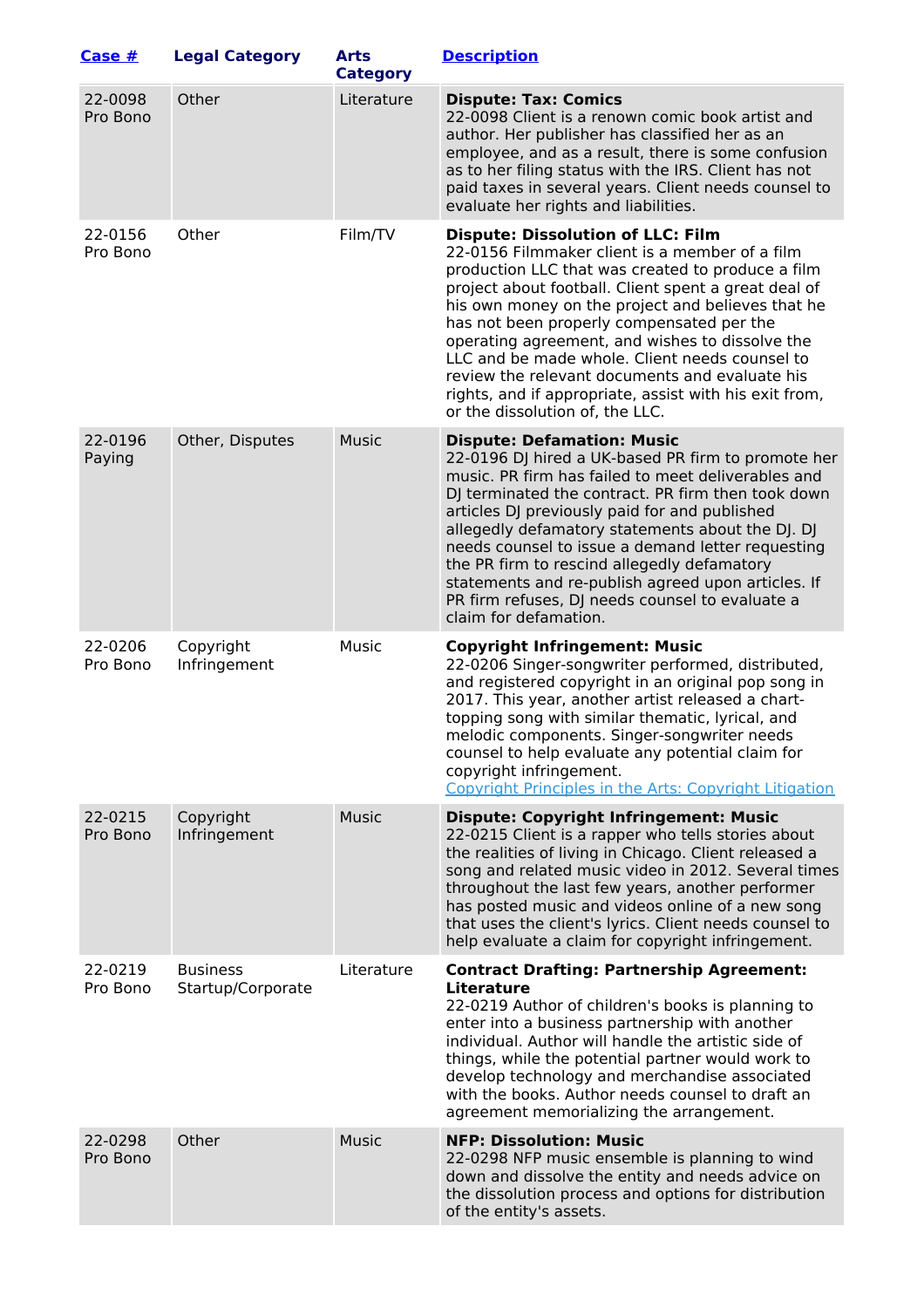| Case #              | <b>Legal Category</b>                                                               | Arts<br><b>Category</b>          | <b>Description</b>                                                                                                                                                                                                                                                                                                                                                                                                                                                                                                                      |
|---------------------|-------------------------------------------------------------------------------------|----------------------------------|-----------------------------------------------------------------------------------------------------------------------------------------------------------------------------------------------------------------------------------------------------------------------------------------------------------------------------------------------------------------------------------------------------------------------------------------------------------------------------------------------------------------------------------------|
| 22-0330<br>Pro Bono | Employment, Other Visual Art                                                        |                                  | <b>Dispute: Employment Discrimination: Visual</b><br>Art<br>22-0330 Visual artist was recently fired from a<br>teaching position with a local art school. He believes<br>he has a claim for race-based employment<br>discrimination and needs counsel to evaluate his<br>claim.                                                                                                                                                                                                                                                         |
| 22-0362<br>Pro Bono | <b>Disputes</b>                                                                     | Literature,<br><b>Visual Art</b> | <b>Dispute: Breach of Contract: Literature</b><br>22-0362 Client is a visual artist and author. She has<br>taken classes from a local writing school for many<br>years. In the most recent session, she submitted a<br>late payment, and the school expelled her. Client is<br>seeking the return of the submitted payment.                                                                                                                                                                                                             |
| 22-0373<br>Pro Bono | <b>Business</b><br>Startup/Corporate                                                | Theater                          | <b>NFP: Bylaws: Theatre</b><br>22-0373 NFP theatre company that uses stage<br>combat to tell stories that elevate the voices of<br>underrepresented communities needs counsel to<br>review and, if appropriate, update their bylaws.<br>Representing the LCA Arts Organization: Nonprofit<br>Law for Small Arts Organizations                                                                                                                                                                                                           |
| 22-0387<br>Pro Bono | <b>Business</b><br>Startup/Corporate,<br>Contracts                                  | Film/TV                          | <b>Contract Review: Option Agreement and</b><br><b>Assignment: Film</b><br>22-0387 Filmmaker entered into an option<br>agreement and a short-form assignment agreement<br>with a screenwriter for the screenplay for a film the<br>filmmaker is producing. She has not yet paid the full<br>amount stated in the option agreement, and she<br>needs counsel to review the agreements and help<br>her understand the status of her rights in the<br>screenplay.<br>Representing the LCA Filmmaker: Overview of Film<br><b>Law Topics</b> |
| 22-0391<br>Paying   | <b>Business</b><br>Startup/Corporate,<br>Contracts, Not for<br><b>Profit Advice</b> | Art                              | Performance Contract Drafting: Participation Agreements:<br>Reenactment<br>22-0391 Client is organizing a reenactment of a<br>historical journey and needs counsel to draft<br>agreements for the participants.                                                                                                                                                                                                                                                                                                                         |
| 22-0394<br>Pro Bono | <b>Business</b><br>Startup/Corporate,<br>Contracts                                  | Music,<br>Performance<br>Art     | <b>Contract Drafting: Collaboration Agreement:</b><br><b>Film</b><br>22-0394 Filmmaker is devising an experimental film<br>focused on music, movement, and meditation and<br>needs counsel to draft an agreement memorializing<br>the rights and responsibilities of his collaborators.                                                                                                                                                                                                                                                 |
| 22-0400<br>Pro Bono | Contracts                                                                           | Music                            | <b>Contract Drafting: Performer Agreement &amp;</b><br><b>Work for Hire: Film</b><br>22-0400 Client is producing a get-out-the-vote video<br>that will feature local ministers and community<br>figures. Client needs counsel to draft a standard<br>agreement to memorialize her arrangement with<br>the community figures, as well as a work for hire<br>agreement for the artists creating the sound<br>recording to be used in the video.                                                                                           |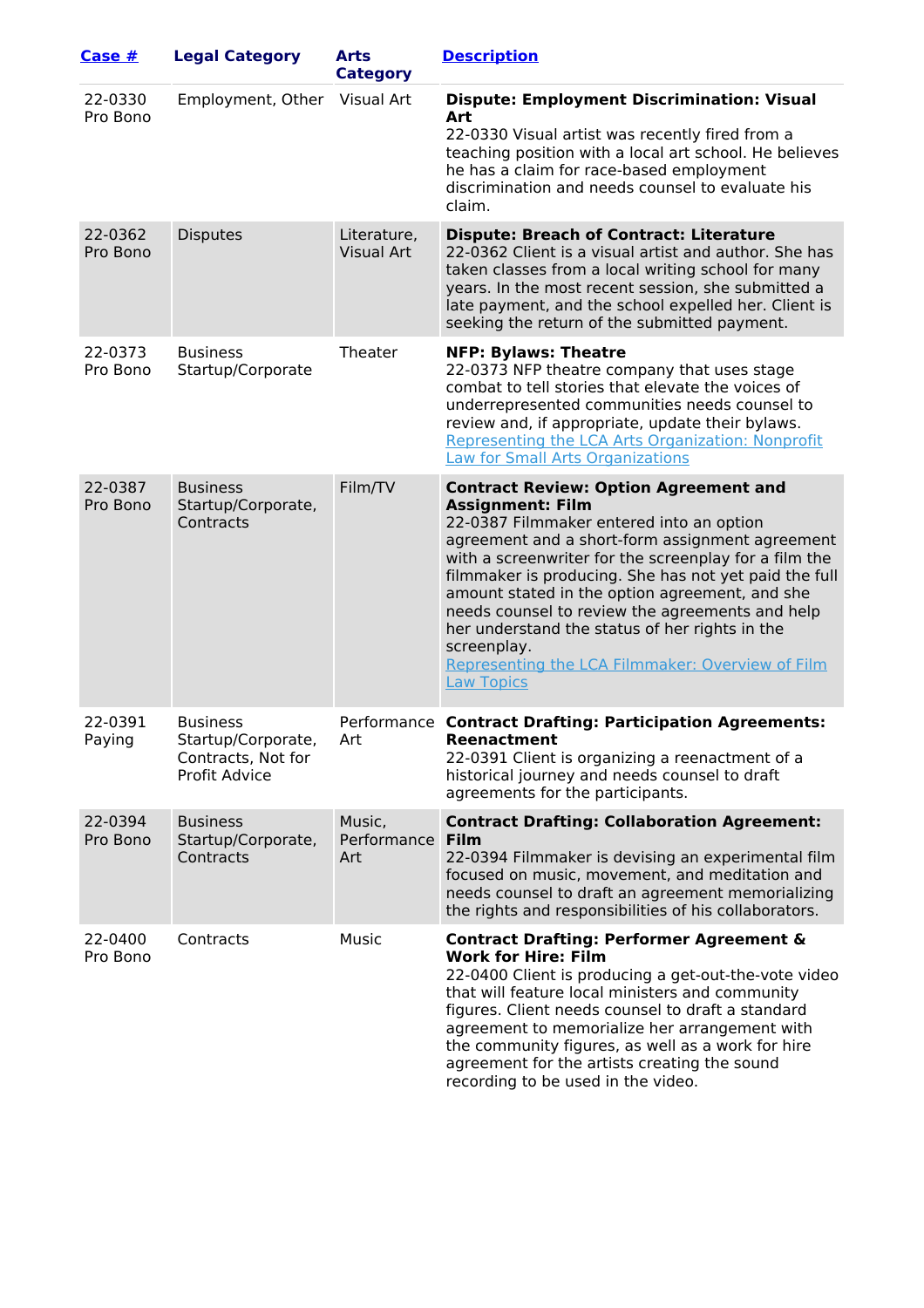| Case #              | <b>Legal Category</b>                                           | <b>Arts</b><br><b>Category</b> | <b>Description</b>                                                                                                                                                                                                                                                                                                                                                                                                                                                                                                                                                                                                                                                 |
|---------------------|-----------------------------------------------------------------|--------------------------------|--------------------------------------------------------------------------------------------------------------------------------------------------------------------------------------------------------------------------------------------------------------------------------------------------------------------------------------------------------------------------------------------------------------------------------------------------------------------------------------------------------------------------------------------------------------------------------------------------------------------------------------------------------------------|
| 22-0455<br>Pro Bono | Copyright<br>Infringement                                       | <b>Music</b>                   | <b>Dispute: Copyright Infringement: Music</b><br>22-0455 TIME SENSITIVE MATTER: Recording artist<br>wrote, recorded, and copyrighted a song in 2017.<br>Shortly afterwards, he sent a copy of the song to a<br>well known music producer and artist. A year later,<br>the producer and artist released a song with many<br>similar elements, including title, chord structure,<br>rhythm, and lyrics. Client is involved in ongoing<br>copyright infringement litigation in the District Court<br>for the Northern District of Illinois over this dispute.<br>Previous counsel had to withdraw and artist is<br>seeking representation for the ongoing litigation. |
| 22-0461<br>Paying   | <b>Disputes</b>                                                 | Music,<br>Visual Art           | <b>Dispute: Accounting: Literature</b><br>22-0461 Author published a book with a literary<br>publisher in 2012. A second edition was released in<br>2019, and the author doesn't believe they are being<br>paid appropriately. Client needs help securing a<br>royalty statement and determining if the publisher<br>is withholding royalty payments.                                                                                                                                                                                                                                                                                                              |
| 22-0467<br>Pro Bono | Employment, Not<br>for Profit Advice                            | <b>Visual Art</b>              | <b>Dispute: Employment: Unemployment</b><br><b>Contributions</b><br>22-0467 Nonprofit that provides social and<br>emotional learning programming for schools was<br>recently informed by the IDES that they are now<br>required to contribute to the unemployment fund.<br>Nonprofit filed an appeal and needs counsel to<br>evaluate their current status and obligations, and<br>provide advice going forward.                                                                                                                                                                                                                                                   |
| 22-0474<br>Pro Bono | Copyright<br>Infringement                                       | Music                          | <b>Dispute: Copyright Infringement: Music</b><br>22-0474 Client is a songwriter and musician who<br>separated from his band in 2019. Client wrote and<br>registered copyright in 6 musical compositions that<br>were performed by the band. The lead singer<br>subsequently registered copyright in the same<br>songs under different titles. Client wishes to<br>challenge the lead singer's copyright registration<br>and needs counsel to help evaluate a claim for<br>copyright infringement.                                                                                                                                                                  |
| 22-0483<br>Pro Bono | Copyright<br>Infringement,<br>Copyright<br>Protection/Licensing | <b>Visual Art</b>              | <b>Dispute: Copyright Infringement: Visual Arts</b><br>22-0483 Photographer created an image that was<br>later published in an online publication. A local<br>social club pulled the image from the online<br>publication without permission and used it as part<br>of their marketing materials for an event.<br>Photographer needs counsel to evaluate her claim<br>for copyright infringement.                                                                                                                                                                                                                                                                  |
| 22-0491<br>Pro Bono | Disputes, Landlord-<br>Tenant                                   | Music,<br>Visual Art           | <b>Dispute: Landlord/Tenant: Visual Art</b><br>22-0491 Visual artist contacted the owner of a<br>commercial building about renting studio space.<br>Artist came to agreement with landlord as to rent<br>orally and via text message, but no lease was ever<br>signed. Artist paid a down payment, and several<br>other fees assessed by the landlord, and landlord<br>continued to add additional charges to the monthly<br>rent to which artist initially agreed. Artist needs<br>counsel to evaluate her rights and, if possible,<br>recover amounts paid.                                                                                                      |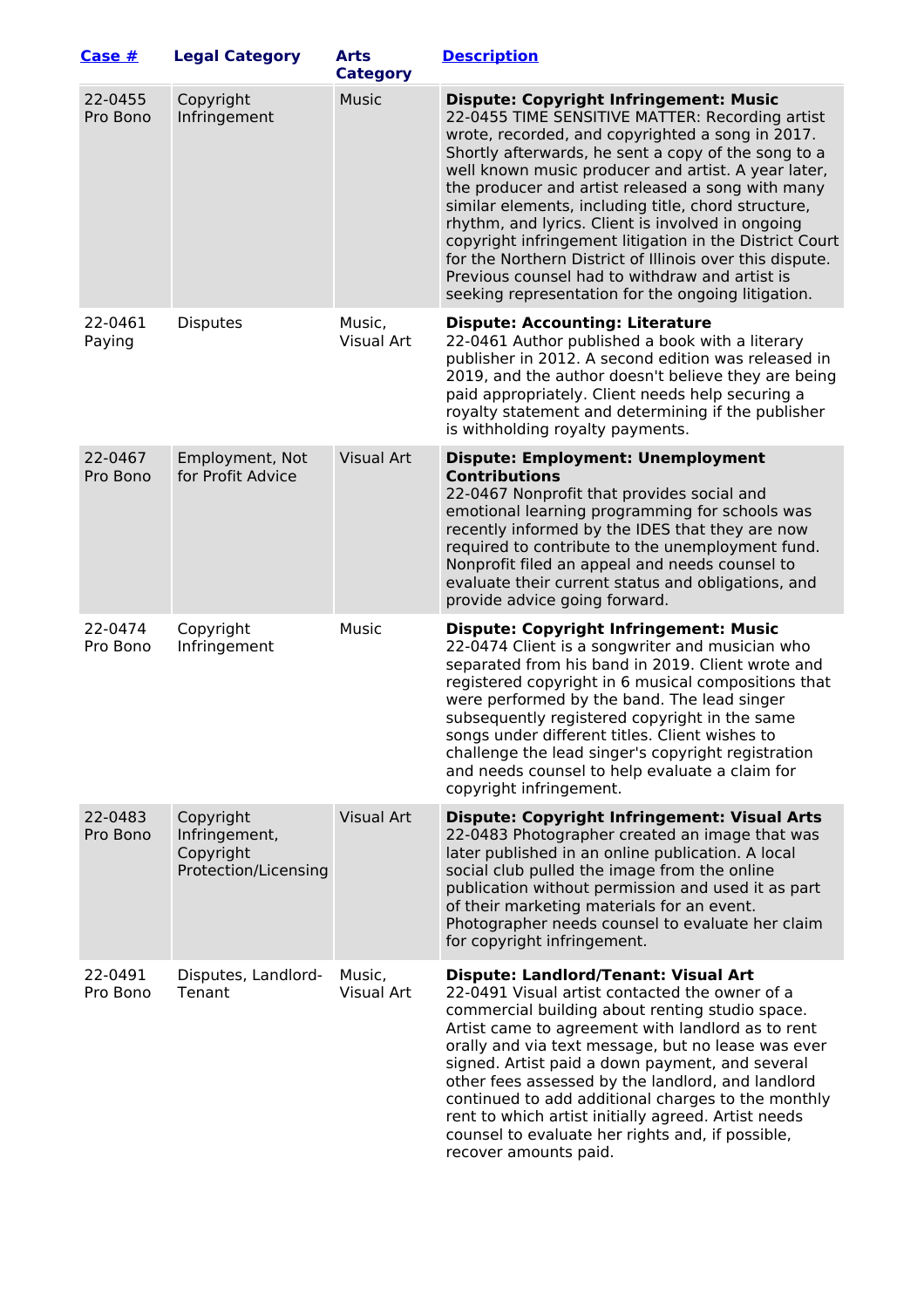| Case #              | <b>Legal Category</b>                              | <b>Arts</b><br><b>Category</b> | <b>Description</b>                                                                                                                                                                                                                                                                                                                                                                                                                                                                                                                            |
|---------------------|----------------------------------------------------|--------------------------------|-----------------------------------------------------------------------------------------------------------------------------------------------------------------------------------------------------------------------------------------------------------------------------------------------------------------------------------------------------------------------------------------------------------------------------------------------------------------------------------------------------------------------------------------------|
| 22-0494<br>Pro Bono | <b>Business</b><br>Startup/Corporate,<br>Contracts | <b>Music</b>                   | <b>Contract Review / Drafting: Catalog</b><br><b>Agreement: Music</b><br>22-0494 DJ has started a company to administer the<br>rights for DJ mixes. He has a broad Catalog<br>Agreement, but he needs counsel to review the<br>contract and adapt it to license/administer limited<br>rights - mechanical, master use, and derivative<br>works.                                                                                                                                                                                               |
| 22-0507<br>Pro Bono | Copyright<br>Infringement                          | Music                          | <b>Dispute: Copyright Infringement: Music</b><br>22-0507 DJ and composer client wrote and<br>published song in 2014. Over the last several years,<br>another company has been using a sample of the<br>original sound recording in their releases. Client has<br>filed several DMCA notices, and has received at<br>least one counternotice. Client needs counsel to<br>help evaluate a claim for copyright infringement.                                                                                                                     |
| 22-0527<br>Pro Bono | Copyright<br>Infringement                          | Other                          | <b>Dispute: Copyright Infringement: Audio</b><br><b>Documentary</b><br>22-0527 Documentarian produced an audio<br>documentary about UFOs in the 70s. Someone has<br>made the documentary available online without<br>compensating the rightsholders. Documentarian<br>needs counsel to help evaluate a claim for copyright<br>infringement.                                                                                                                                                                                                   |
| 22-0550<br>Pro Bono | <b>Business</b><br>Startup/Corporate,<br>Contracts | Film/TV,<br>Visual Art         | <b>Contract Review: Co-Production Agreement:</b><br>Film<br>22-0550 Filmmaker working on an experimental<br>narrative film about loneliness and the human<br>condition is partnering with a Dutch production<br>company and needs counsel to review and, if<br>appropriate, update, the Co-Production Agreement.                                                                                                                                                                                                                              |
| 22-0571<br>Pro Bono | Not for Profit Advice Theater                      |                                | <b>NFP: Dissolution: Theatre</b><br>22-0571 Nonprofit theatre company has begun the<br>process of to winding down and dissolving the entity<br>and needs advice on the dissolution process and<br>options for distribution of the entity's assets.                                                                                                                                                                                                                                                                                            |
| 22-0573<br>Pro Bono | Not for Profit Advice Music,                       | Art                            | <b>NFP: Out-of-State Operations</b><br>Performance 22-0573 Florida-based NFP that provides training in<br>opera performance would like to begin operating in<br>Illinois. Organization needs help to identify and<br>complete the necessary registrations to operate in<br>Illinois, as well as address any<br>administrative/governance concerns.                                                                                                                                                                                            |
| 22-0578<br>Paying   | Employment                                         | Dance                          | <b>Dispute: Employment: Dance</b><br>22-0578 Nonprofit dance company recently<br>terminated a company dancer and general<br>employment law advice on whether or not the<br>termination was handled appropriately.                                                                                                                                                                                                                                                                                                                             |
| 22-0579<br>Pro Bono | Contracts, Other                                   | Music                          | <b>Dispute: Breach of Contract: Consignment</b><br><b>Agreement</b><br>22-0579 Client consigned an extremely valuable<br>violin to a violin dealer. Pursuant to the<br>consignment agreement, client attempted to<br>terminate the agreement. Dealer has not returned<br>the violin or paid the client proceeds from any sale.<br>Violin is insured, but insurer refuses to pay. Client<br>needs counsel to help evaluate any claim for breach<br>of contract, assist with the recovery of the violin, or<br>assist with the insurance claim. |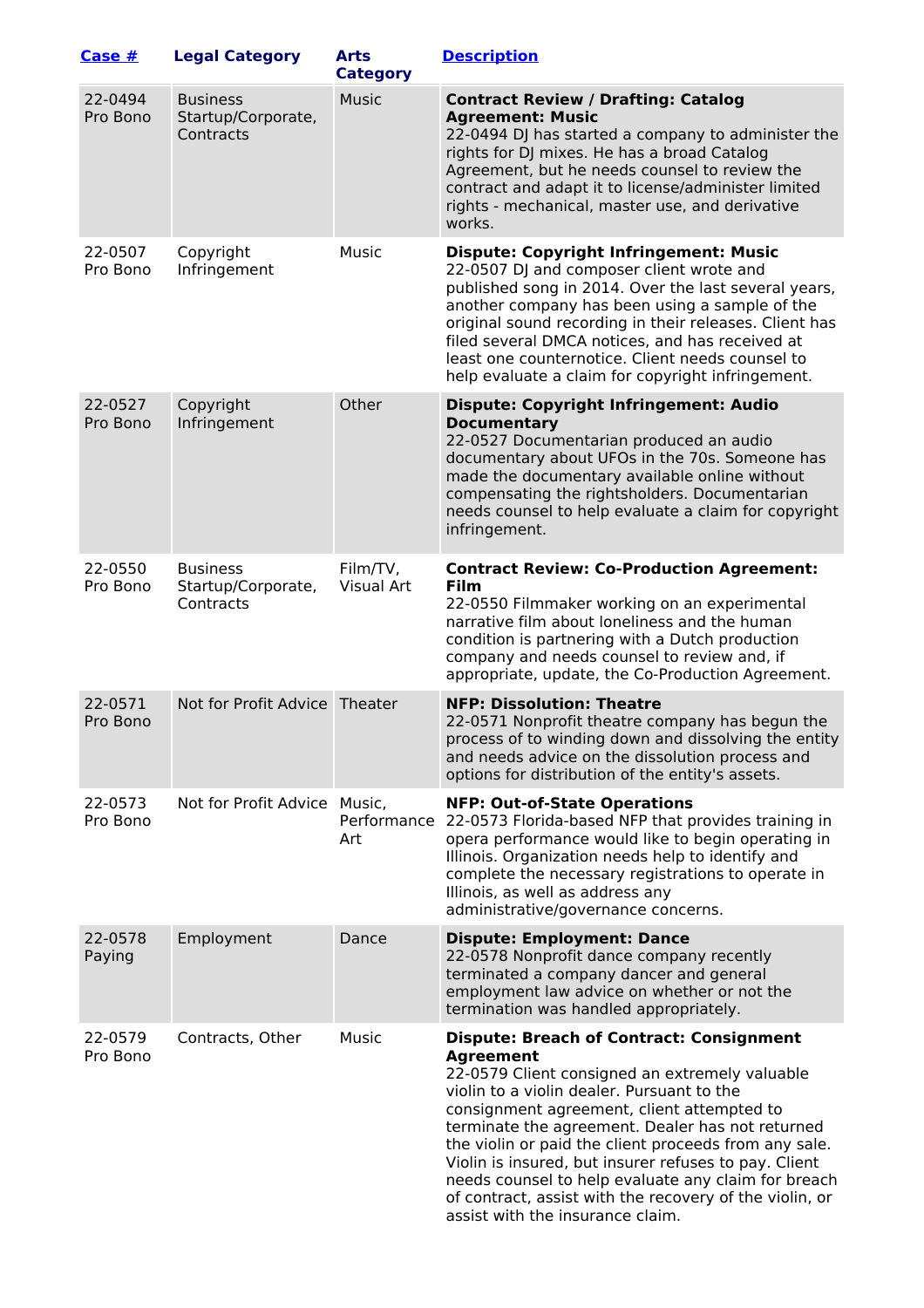| Case #              | <b>Legal Category</b>                    | <b>Arts</b><br><b>Category</b> | <b>Description</b>                                                                                                                                                                                                                                                                                                                                             |
|---------------------|------------------------------------------|--------------------------------|----------------------------------------------------------------------------------------------------------------------------------------------------------------------------------------------------------------------------------------------------------------------------------------------------------------------------------------------------------------|
| 22-0582<br>Pro Bono | Employment,<br><b>Disputes</b>           | Music,<br>Performance<br>Art   | <b>Contract Review: Separation Agreement:</b><br><b>Literature</b><br>22-0582 Client, a classically trained vocalist, was<br>recently terminated by a literary publishing<br>company. She needs counsel to review the<br>separation agreement and evaluate her rights.                                                                                         |
| 22-0584<br>Pro Bono | Not for Profit Advice Music              |                                | <b>NFP: Dissolution: Choir</b><br>22-0584 Nonprofit choral ensemble is planning to<br>wind down and dissolve the entity and needs advice<br>on the dissolution process and options for<br>distribution of the entity's assets.                                                                                                                                 |
| 22-0585<br>Pro Bono | Personal<br>Injury/Damage to<br>Property | Film/TV                        | <b>Dispute: Damage to Property: Visual Art</b><br>22-0585 Filmmaker hired an art studio/gallery to<br>digitally reproduce a painting. Studio/gallery<br>allegedly destroyed the painting. Filmmaker needs<br>counsel to help evaluate a claim for conversion                                                                                                   |
| 22-0593<br>Pro Bono | Not for Profit Advice Dance,             | Other                          | <b>NFP: Dissolution: Dance</b><br>22-0593 Nonprofit arts history/education<br>organization has begun the process of winding<br>down and dissolving the entity and needs advice on<br>the dissolution process.                                                                                                                                                  |
| 22-0603<br>Pro Bono | <b>Business</b><br>Startup/Corporate     | <b>Visual Art</b>              | <b>Start-up: Photography</b><br>22-0603 Collective of Chicago photographers that<br>presents exhibitions and regular meetings would<br>like to create a formal entity and needs counsel to<br>assist with choice of entity and entity formation.                                                                                                               |
| 22-0604<br>Pro Bono | <b>Business</b><br>Startup/Corporate     | Fashion,<br>Visual Art         | <b>Start-up: Visual Arts/Fashion</b><br>22-0604 Visual Artist and fashion designer is<br>planning to start a business and needs general<br>start-up advice and help with choice of entity.                                                                                                                                                                     |
| 22-0605<br>Pro Bono | Trademark<br>Infringement                | Film/TV                        | <b>Dispute: Trademark Infringement: Film/TV</b><br>22-0605 Client is a chef and musician who creates<br>and publishes cooking/music videos on YouTube<br>and other social media sites. He has two registered<br>trademarks. He recently discovered that a<br>competitor is using the same name. He needs<br>counsel to help evaluate a claim for infringement. |
| 22-0608<br>Pro Bono | Copyright<br>Infringement                | Visual Art                     | <b>Dispute: Copyright Infringement: Visual Art</b><br>22-0608 Visual artist working on canvas recently<br>discovered that prints of his artwork are listed for<br>sale on a Russian website without his permission.<br>He needs assistance to register copyright in this<br>work (and others) and evaluate a claim for<br>copyright infringement.              |
| 22-0640<br>Pro Bono | Not for Profit Advice Arts               | Education,<br><b>Music</b>     | <b>Nonprofit: Conflict of Interest Policy: Music</b><br>22-0640 Pending nonprofit organization is planning<br>to obtain tax-exempt status to raise scholarship<br>funds to pay for music lessons for children provided<br>by a for-profit music school. Organization needs<br>general nonprofit advice and assistance with a<br>conflict of interest policy.   |
| 22-0641<br>Pro Bono | Contracts                                | Film/TV                        | <b>Contract Review: Distribution Agreement</b><br>22-0641 Writer has been offered a license<br>agreement with a local distributor for the digital<br>distribution of a television show. She needs counsel<br>to review the agreement.                                                                                                                          |